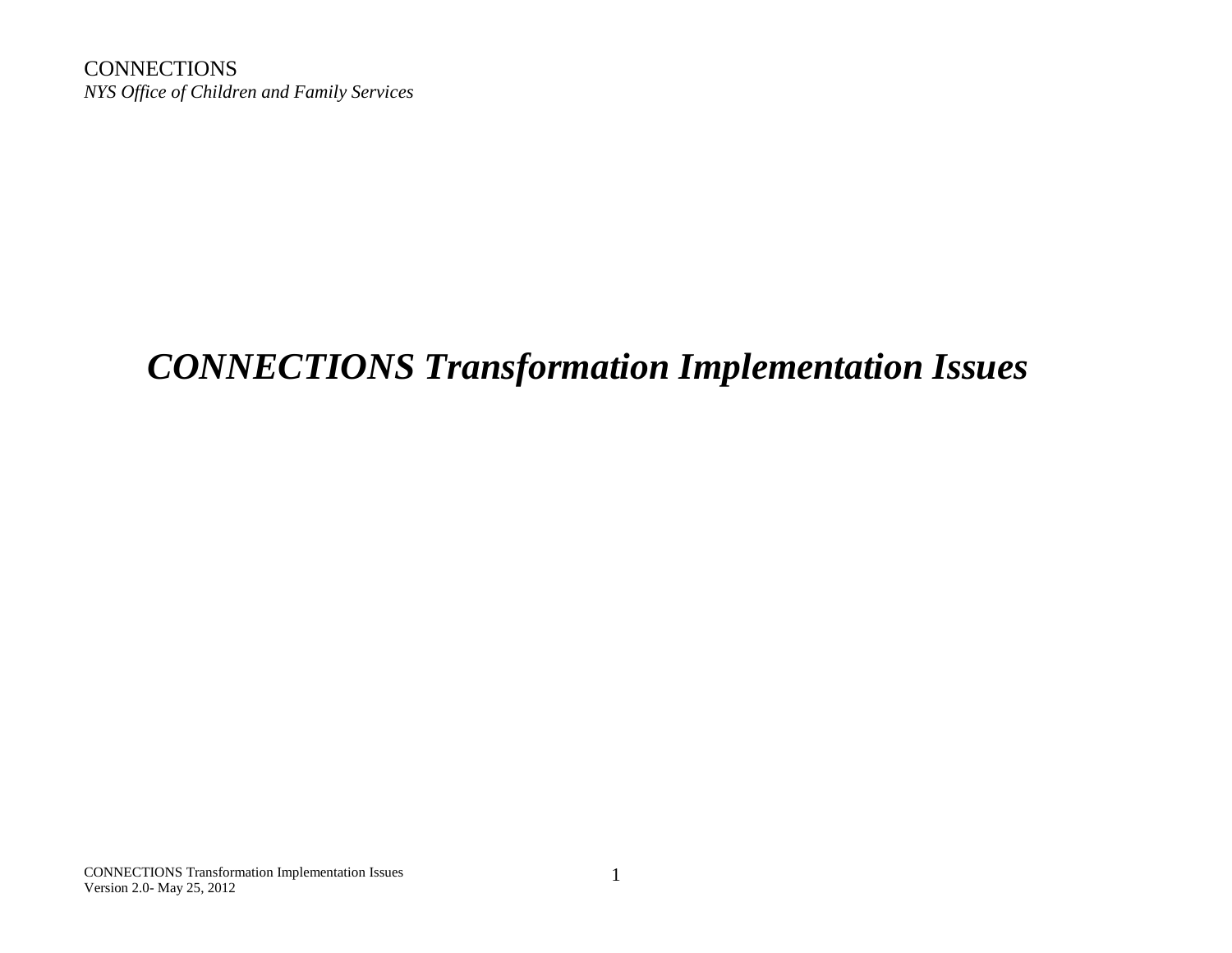#### **CONNECTIONS** *NYS Office of Children and Family Services*

#### *Purpose*

This document describes issues with the CONNECTIONS application that have recently been remedied, and those that are pending resolution and the actions users should take if they encounter them. As these issues are resolved, this document will be updated. Updates will be identified with both version number and date.

#### *Column Definitions*

*What is Affected* identifies the functional area of the application that is involved.

*Implementation Impact* defines the issue needing resolution and a fuller description of it.

*Action to be Taken* describes the temporary workaround(s), if one has been identified, that a user should follow until the issue is resolved. *SIR Number/Status* is an OCFS reference number to track issues requiring resolution.

## *Other reference tools...*

Other reference documents are available to aid users in their use of the CONNECTIONS application. Among those tools is the *CONNECTIONS Transformation Phase 1 Job Aid and the CONNECTIONS Transformation Quick Start Guide*. These tools (as well as other helpful information) can be found on the Transformation page of the *CONNECTIONS Intranet and Internet*. The site can be accessed using the following URLs:

*Intranet: <http://ocfs.state.nyenet/connect/CONNECTIONSTransformation.asp> Internet*: *<http://www.ocfs.state.ny.us/connect/CONNECTIONSTransformation.asp>*

| What is<br><b>Affected</b>                               | <b>Implementation Impact</b>                                                                                                                                                                                                           | <b>Action to be Taken</b> | <b>SIR Number/Status</b> |
|----------------------------------------------------------|----------------------------------------------------------------------------------------------------------------------------------------------------------------------------------------------------------------------------------------|---------------------------|--------------------------|
| <b>Issues Fixed with Release <math>7 - 6/1/12</math></b> |                                                                                                                                                                                                                                        |                           |                          |
| <b>Maintain</b><br><b>Unit</b>                           | <b>Issue: Zone value disappears after clicking Save or</b><br><b>Reset (NYC)</b><br>When modifying a unit and clicking Save or Reset, the<br>Zone value will no longer disappear on the window, giving<br>the appearance of data loss. |                           | 18685<br>Fixed           |
| <b>Searches</b>                                          | <b>Issue: Person Search Report displaying DOBs with</b><br>extra numerals for time<br>DOB fields on the Person Search Report will no longer<br>incorrectly display partial time values alongside the date.                             |                           | 18840<br>Fixed           |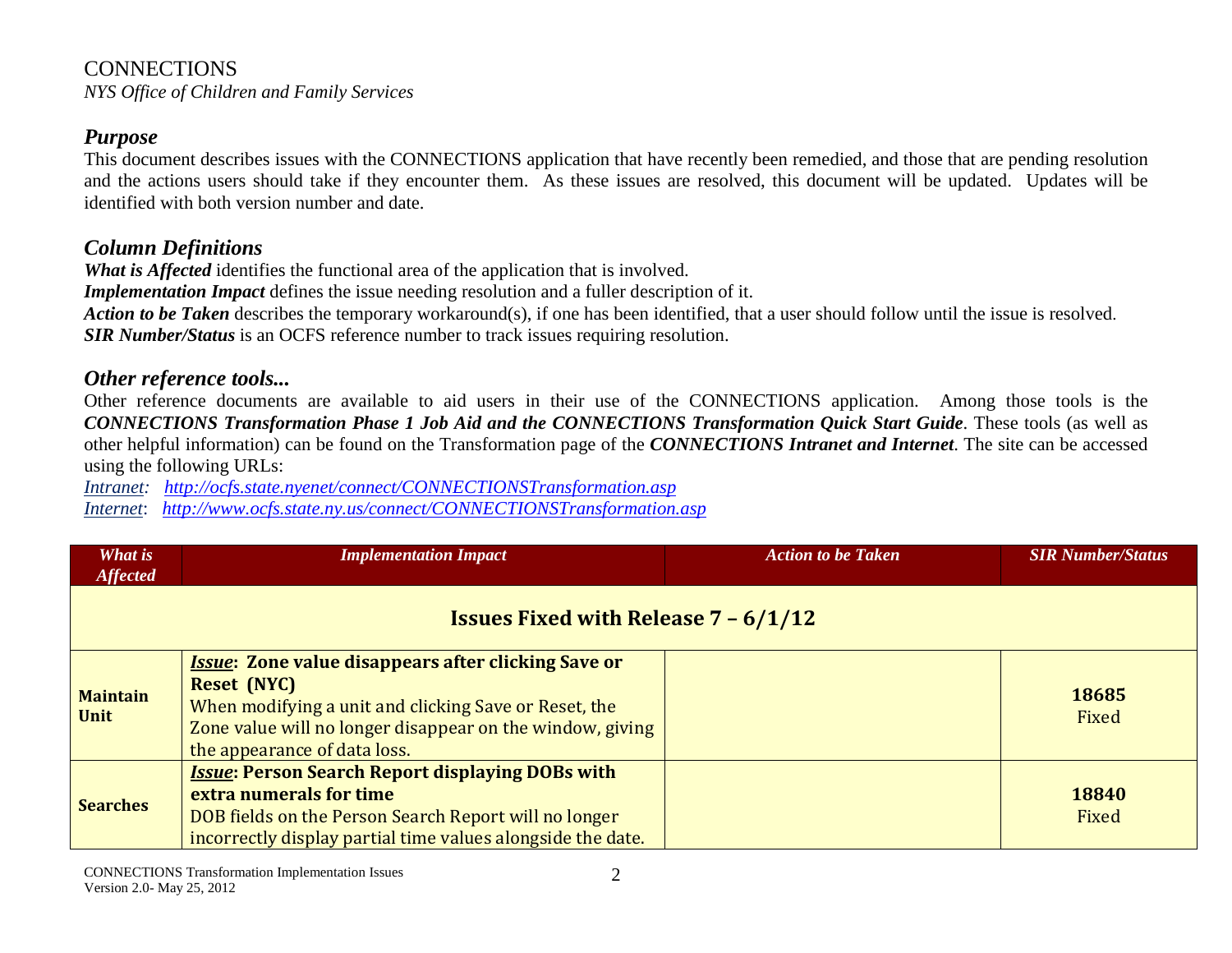| <b>What is</b><br><b>Affected</b>                  | <b>Implementation Impact</b>                                                                                                                                                                                                                                                                                       | <b>Action to be Taken</b> | <b>SIR Number/Status</b> |
|----------------------------------------------------|--------------------------------------------------------------------------------------------------------------------------------------------------------------------------------------------------------------------------------------------------------------------------------------------------------------------|---------------------------|--------------------------|
| <b>CPS</b>                                         | <b>Issue:</b> Able to save a person without a role in the INV<br>It will no longer be possible to delete a person's role when<br>modifying person information and then save the change<br>without selecting a new role, avoiding errors in reports.                                                                |                           | 18048<br>Fixed           |
| <b>CPS IAB</b>                                     | <b>Issue: Narrative must be saved prior to entering</b><br><b>Closure Reason on IAB INV Conclusion window</b><br>On the IAB INV Conclusion window, the Closure Reason<br>field now will be enabled prior to entering the narrative.                                                                                |                           | 16701<br>Fixed           |
| <b>CPS</b>                                         | <b>Issue: Some approved Safety Assessment Events do</b><br>not contain date and time of approval                                                                                                                                                                                                                   |                           | 18950<br>Fixed           |
| <b>FAD</b>                                         | <b>Issue:</b> Attempting to approve a home closure fails<br>with incorrect message "A pending approval exists"<br>Attempting to approve the home closure will no longer<br>incorrectly display the above message in some scenarios<br>where a multi-purpose home has been submitted for<br>foster program closure, |                           | 16593<br>Fixed           |
| <b>Resource</b><br><b>Detail</b>                   | <b>Issue: Unable to save changes on Resource Detail tab</b><br>if modifying a resource without a primary phone<br>number<br>Resource Detail will no longer require the primary phone<br>number field to be entered for a resource in order to save.                                                                |                           | 17918<br>Fixed           |
| <b>Issues Fixed - 4/25/12, 4/20/12 and 3/23/12</b> |                                                                                                                                                                                                                                                                                                                    |                           |                          |
| <b>Printing</b>                                    | <b>Issue:</b> Error when attempting to print reports<br>When generating reports from the Reports tab, users will<br>no longer receive the error message "Unhandled<br>exception "                                                                                                                                  |                           | 18999<br>Fixed           |
| <b>Assign</b>                                      | <b>Issue:</b> Attempting to assign multiple FSS stages can<br>result in bad data displaying in the Assignments grid<br>The Assignments grid will no longer display random text                                                                                                                                     |                           | 16257<br>16258<br>16730  |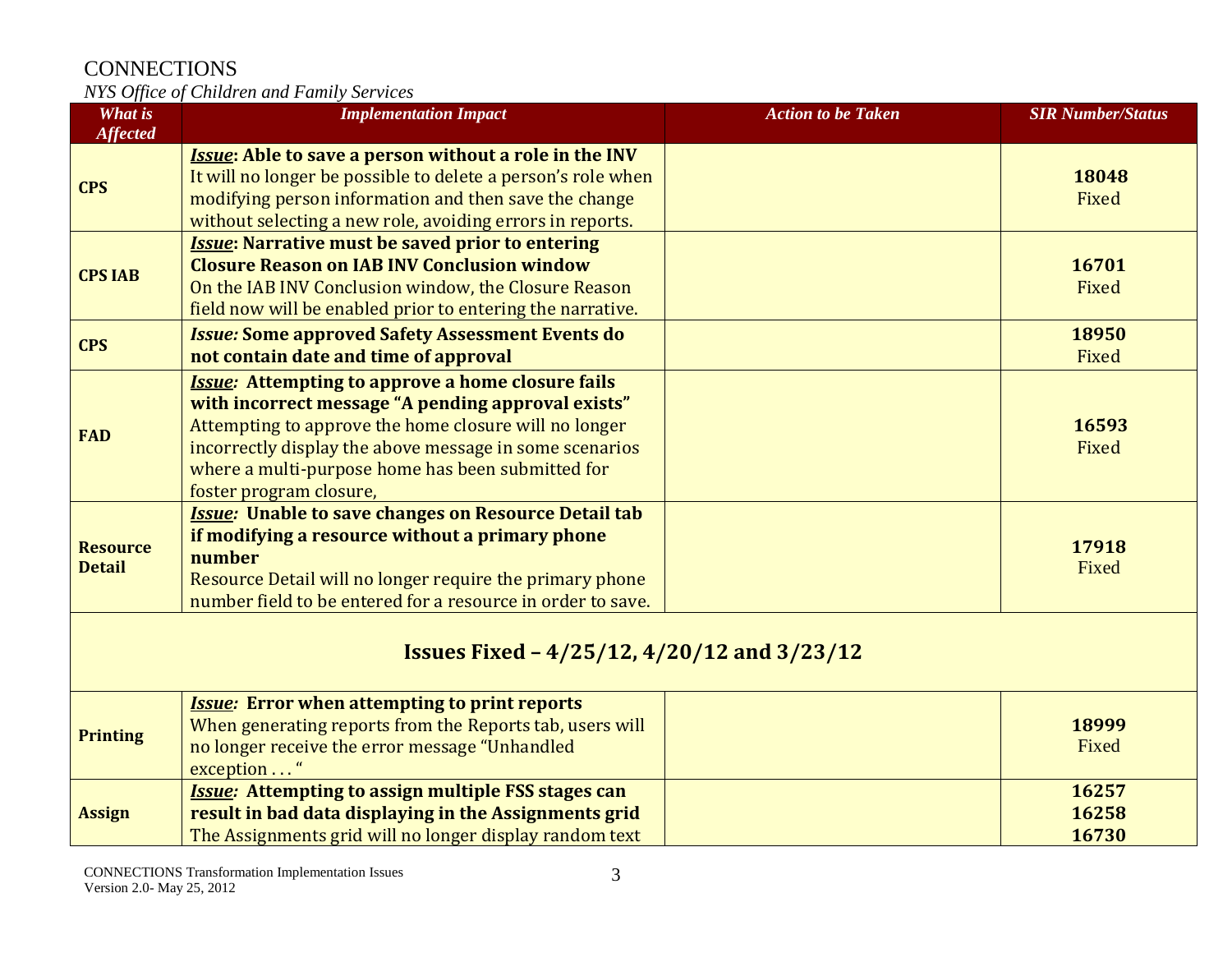| What is          | <b>Implementation Impact</b>                                                                                      | <b>Action to be Taken</b> | <b>SIR Number/Status</b> |
|------------------|-------------------------------------------------------------------------------------------------------------------|---------------------------|--------------------------|
| <b>Affected</b>  |                                                                                                                   |                           |                          |
|                  | or an error message and buttons will enable correctly                                                             |                           | Fixed                    |
|                  | when selecting multiple FSS stages for assignment.                                                                |                           |                          |
|                  | <b>Issue: Progress Notes To-Dos appear as system-</b>                                                             |                           |                          |
|                  | created and cannot be deleted or marked complete                                                                  |                           | 16731                    |
| <b>To-Do</b>     | Progress Notes To-Dos, will no longer display "System" in                                                         |                           | Fixed                    |
|                  | the Created By field and will instead display the name of<br>the user who created the To-Do; enabling the user to |                           |                          |
|                  | delete it or mark it as complete.                                                                                 |                           |                          |
|                  | <b>Issue: Clearing the fields on the search windows does</b>                                                      |                           |                          |
|                  | not return the cursor to the first enterable field                                                                |                           |                          |
| <b>Searches</b>  | Upon clicking on the Clear button on the search windows,                                                          |                           | 16134                    |
|                  | the cursor will automatically return to the first search                                                          |                           | Fixed                    |
|                  | field so that the user can proceed with another search.                                                           |                           |                          |
|                  | <b>Issue: Sporadic error when reviewing Person Merge</b>                                                          |                           |                          |
| <b>Person</b>    | tab                                                                                                               |                           | 16295                    |
| <b>Merge</b>     | Users will no longer receive an error message when                                                                |                           | Fixed                    |
|                  | reviewing the Person Merge tab.                                                                                   |                           |                          |
|                  | <b>Issue: Able to paste into protected sections of</b>                                                            |                           |                          |
| <b>Narrative</b> | narratives                                                                                                        |                           | 16505                    |
|                  | Users will no longer be able to paste text into protected                                                         |                           | Fixed                    |
|                  | sections of text fields and corrupting the document.                                                              |                           |                          |
| <b>Narrative</b> | <b>Issue:</b> Narratives opening with focus in the middle of                                                      |                           |                          |
|                  | the document                                                                                                      |                           | 15507                    |
|                  | When opening certain narratives - notably the Fatality                                                            |                           | Fixed                    |
|                  | Reports - focus will be at the top of the document.                                                               |                           |                          |
| <b>Grids</b>     | <b>Issue:</b> When filtering a grid by date, the full date is not                                                 |                           |                          |
|                  | visible in the filter field                                                                                       |                           | 16230                    |
|                  | The date field in the filter row will now expand widely                                                           |                           | Fixed                    |
|                  | enough to show the full date that was entered.                                                                    |                           |                          |
|                  | <b>Issue: Allegations - error message incorrectly</b>                                                             |                           | 15727                    |
| <b>CPS</b>       | displays on entering date of incident.                                                                            |                           | Fixed                    |
|                  | Users will no longer receive an "Invalid date" message                                                            |                           |                          |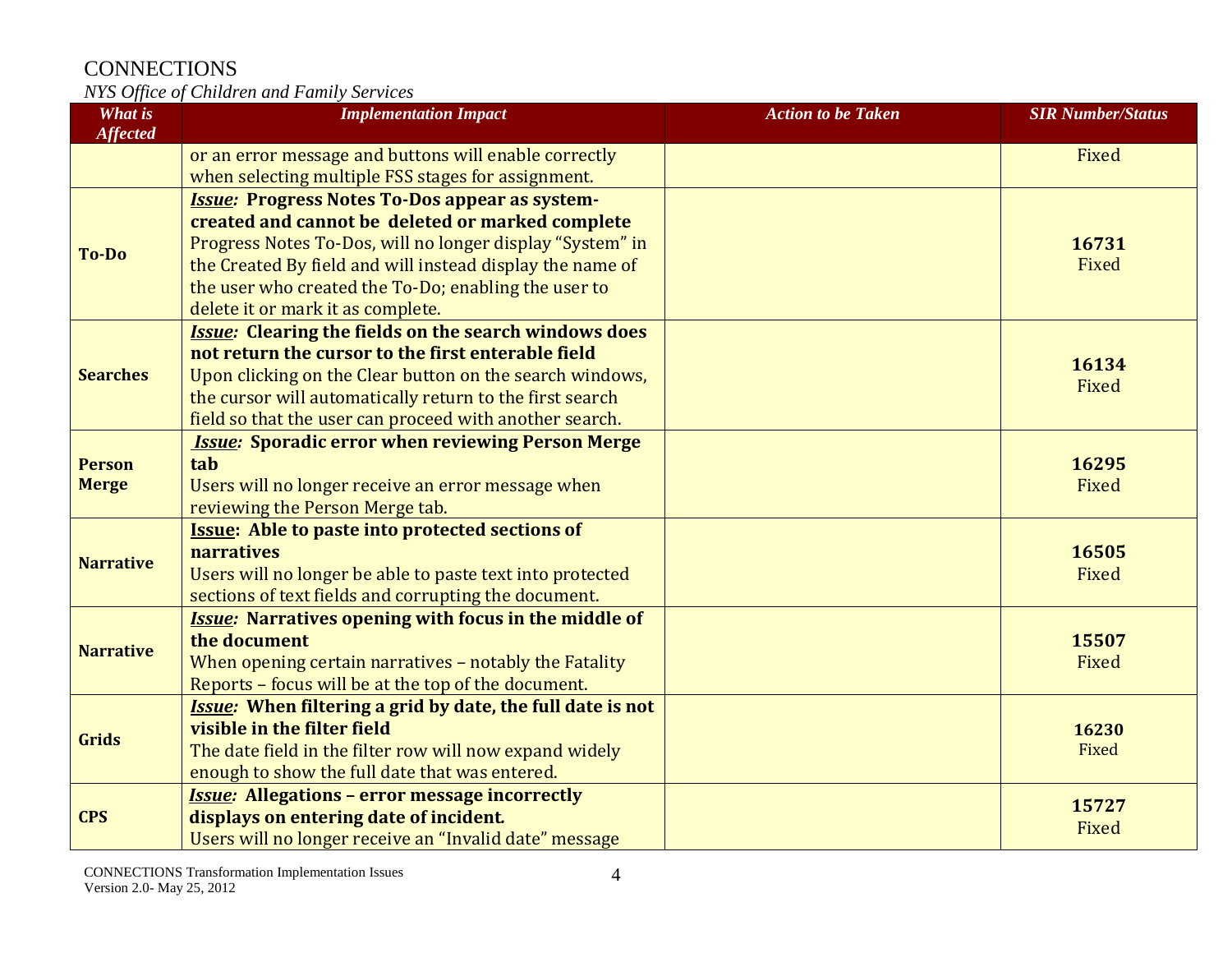| What is<br><b>Affected</b>         | <b>Implementation Impact</b>                                                                                                                                                                                                                                    | <b>Action to be Taken</b> | <b>SIR Number/Status</b> |
|------------------------------------|-----------------------------------------------------------------------------------------------------------------------------------------------------------------------------------------------------------------------------------------------------------------|---------------------------|--------------------------|
|                                    | when entering the date in the Date/Time of Incident field<br>without entering a time.                                                                                                                                                                           |                           |                          |
| <b>CPS</b>                         | <b>Issue: Call Log report does not match the dates</b><br>entered in the search<br>The From and To dates/times will match the dates and<br>times that were searched on when performing a Call Log<br>search.                                                    |                           | 16301<br>Fixed           |
| <b>CPS</b>                         | <b>Issue:</b> Cannot merge a closed case into a case with a<br>dangling Add Info Intake<br>If a district splits an Add Info Intake from a case and then<br>closes the case, the district later will be able to merge the<br>closed case into the Add Info case. |                           | 16722<br>Fixed           |
| <b>FAD</b>                         | <b>Issue:</b> Home closure report displays blank after<br>rejection<br>Home closure reports will again display case-specific data<br>when opened after rejection.                                                                                               |                           | 16708<br>Fixed           |
| <b>FAD</b>                         | <b>Issue: FAD stages cannot be accepted or rejected</b><br>Selecting a FAD stage in the Workload and then clicking<br>Accept or clicking Reject and entering rejection comments<br>will perform the desired function.                                           |                           | 16864<br>16866<br>Fixed  |
| <b>Printing</b>                    | <b>Issue: Reports printing in portrait orientation by</b><br>default<br>The default landscape orientation was restored.                                                                                                                                         |                           | 18847<br>Fixed           |
| <b>Remaining Unresolved Issues</b> |                                                                                                                                                                                                                                                                 |                           |                          |
| <b>To-Do</b>                       | <b>Issue: Error when navigating from a Record/Review</b><br><b>Call To-Do</b><br>An error is received when attempting to navigate a<br>"Record/Review Call" task To-Do that was created prior to<br>Transformation.                                             |                           | 15977                    |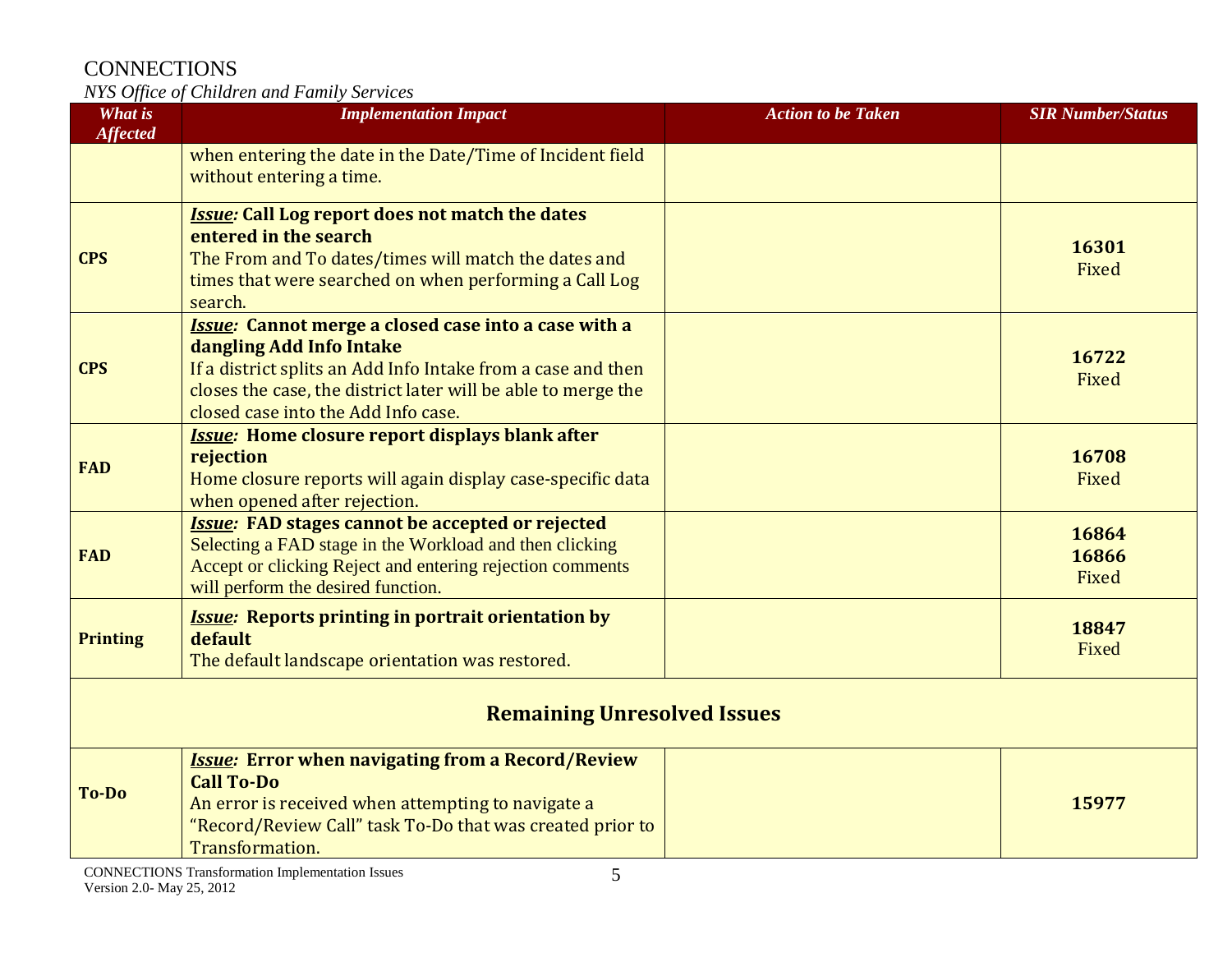| <b>What is</b><br><b>Affected</b> | <b>Implementation Impact</b>                                                                                                                                                                                                                                                                                                                                                                                         | <b>Action to be Taken</b>                                                                                                                                                    | <b>SIR Number/Status</b>                           |
|-----------------------------------|----------------------------------------------------------------------------------------------------------------------------------------------------------------------------------------------------------------------------------------------------------------------------------------------------------------------------------------------------------------------------------------------------------------------|------------------------------------------------------------------------------------------------------------------------------------------------------------------------------|----------------------------------------------------|
| <b>Narrative</b>                  | <b>Issue:</b> The starting and end points of protected<br>sections in a narrative are not visible                                                                                                                                                                                                                                                                                                                    | Exercise care that your cursor is not in<br>the protected section.                                                                                                           | 15377                                              |
| <b>Narratives</b>                 | <b>Issue: Tables within protected sections of modifiable</b><br>documents are resizable<br>Columns of tables within the protected sections of a<br>document can be manually resized while editing the<br>document.                                                                                                                                                                                                   | Users should refrain from resizing<br>tables in the protected sections of<br>documents.                                                                                      | 16123                                              |
| <b>CPS</b>                        | <b>Issue:</b> Issues upon submission of the Investigation<br><b>Conclusion</b><br>The following issues sporadically occur upon submission<br>of the Investigation Conclusion: multiple Investigation<br>Conclusion events created; previously Approved RAP or<br>Safety Assessment events incorrectly updated back to<br>Pending, Completed or In Process status; approval task<br>not appearing in the Case To-Dos. | Request a data fix to progress the stage<br>by calling the Customer Care Center.                                                                                             | 15745<br>16277<br>16293<br>16303<br>16500<br>16789 |
| <b>CPS</b>                        | <b>Issue:</b> Error when navigating to a rejected fatality report<br>via My To-Dos<br>Attempting to navigate to a rejected fatality report via My To-<br>Dos results in a "no match was found" message and then an<br>application error.                                                                                                                                                                             | CPS staff may navigate to the rejected<br>fatality report via Case To-Dos.                                                                                                   | 19045                                              |
| <b>FAD</b>                        | <b>Issue: Vendor ID for a FAD home can be changed without</b><br>supervisory approval<br>On the Home Demographics window, if the Vendor ID is<br>modified without changing any address fields, the change<br>can be saved without requiring supervisory approval.                                                                                                                                                    | FAD staff should submit all appropriate<br>changes for supervisory approval                                                                                                  | 19038                                              |
| <b>Vacancy</b><br><b>Control</b>  | <b>Issue: Intermittent issues accessing Vacancy Control Bed</b><br><b>Maintenance</b><br>Users receive an error message; the window does not<br>open.                                                                                                                                                                                                                                                                | Try again at a different time of day.<br>Please email<br>ocfs.sm.connections_app_help as this<br>happens with your name, location, User<br>ID to enable OCFS to investigate. | 16565                                              |